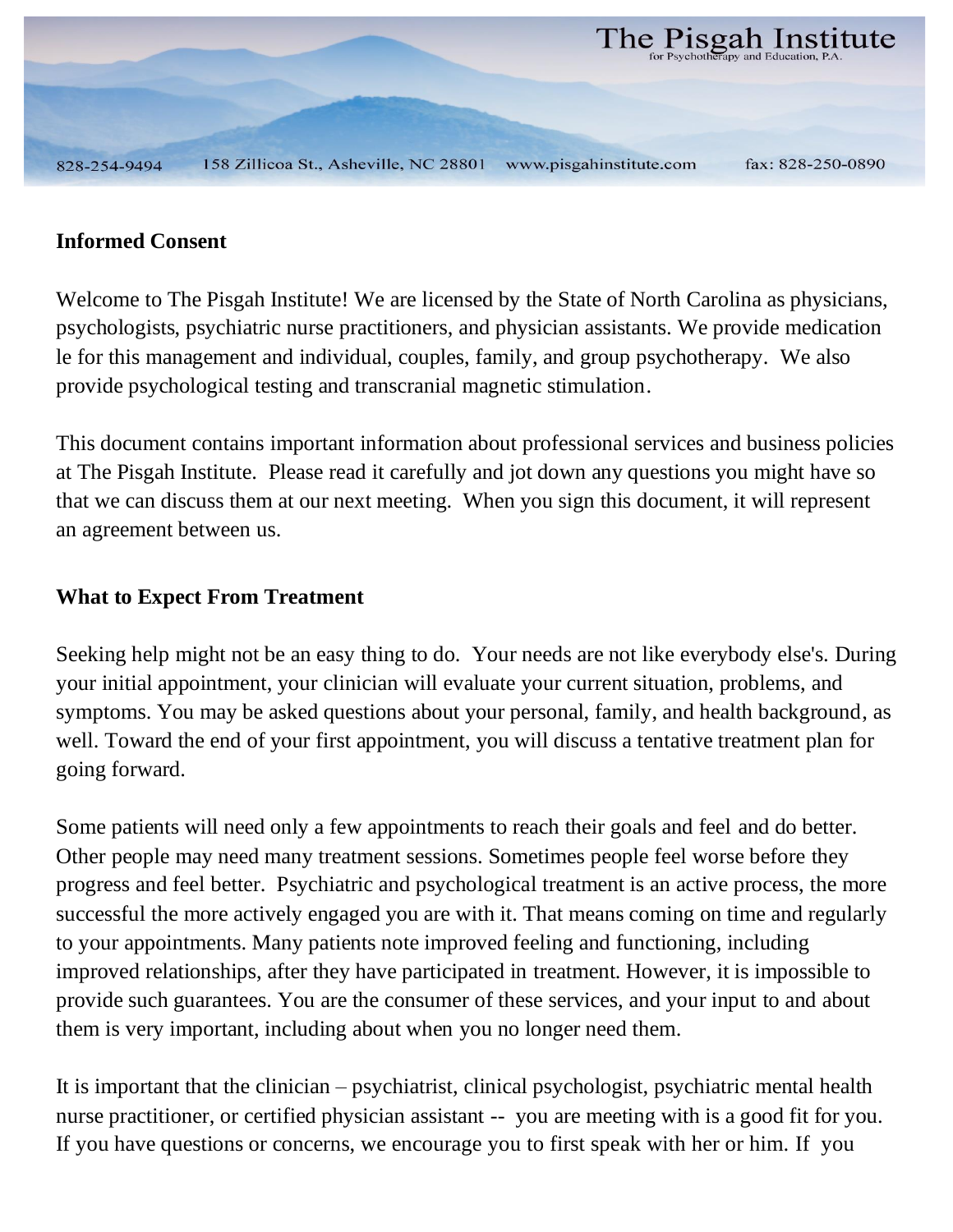determine a change of provider is needed, you may call the office to request a change. We will do our best to assist in referring you to another qualified provider, whether within our practice or elsewhere.

## **Appointment Policies**

To cancel or reschedule an appointment you must provide 24-hour advance notice. If you do not provide 24-hour notice or do not show for your appointment, you will be responsible for the no-show or late cancel fee according to the Patient Financial Agreement. You will be responsible for this charge; it cannot be billed to your insurance company. Our appointment reminders are sent as a courtesy; you will be responsible for charges for missed appointments whether or not a reminder is sent.

In the event of inclement weather, your safety is of utmost importance. Therefore, we do not charge a late cancellation fee for in-person appointments to which you feel it is unsafe to drive due to road conditions. Your provider may be able to offer other arraignments, such as telehealth, to ensure your access to care despite inclement weather.

An excessive number of late-cancelled or no-show appointments, as judged by your clinician, as well as nonpayment of your account, can result in dismissal from the practice. The final decision is each clinician's. If you are dismissed, it is unlikely you will be reassigned to another provider in our practice.

# **Confidentiality**

With few exceptions, your personal information will be held in confidence. In some situations, we may need to release some kinds of personal information to secure needed professional services for you, obtain appropriate professional consultations, protect you and/or others from harm, or obtain payment for services. We follow federal and state laws as well as professional ethical guidelines when handling confidential information. We will disclose confidential information when you have given us written consent to do so, when the law mandates the disclosure, and/or when the law gives us the discretion to disclose. Limitations of confidentiality exist and are listed below:

- 1. If a clinician believes you intend to harm yourself or another person.
- 2. If a clinician has a reasonable suspicion that a patient or other named victim is the perpetrator, observer of, or actual victim of physical, emotional, or sexual abuse of children.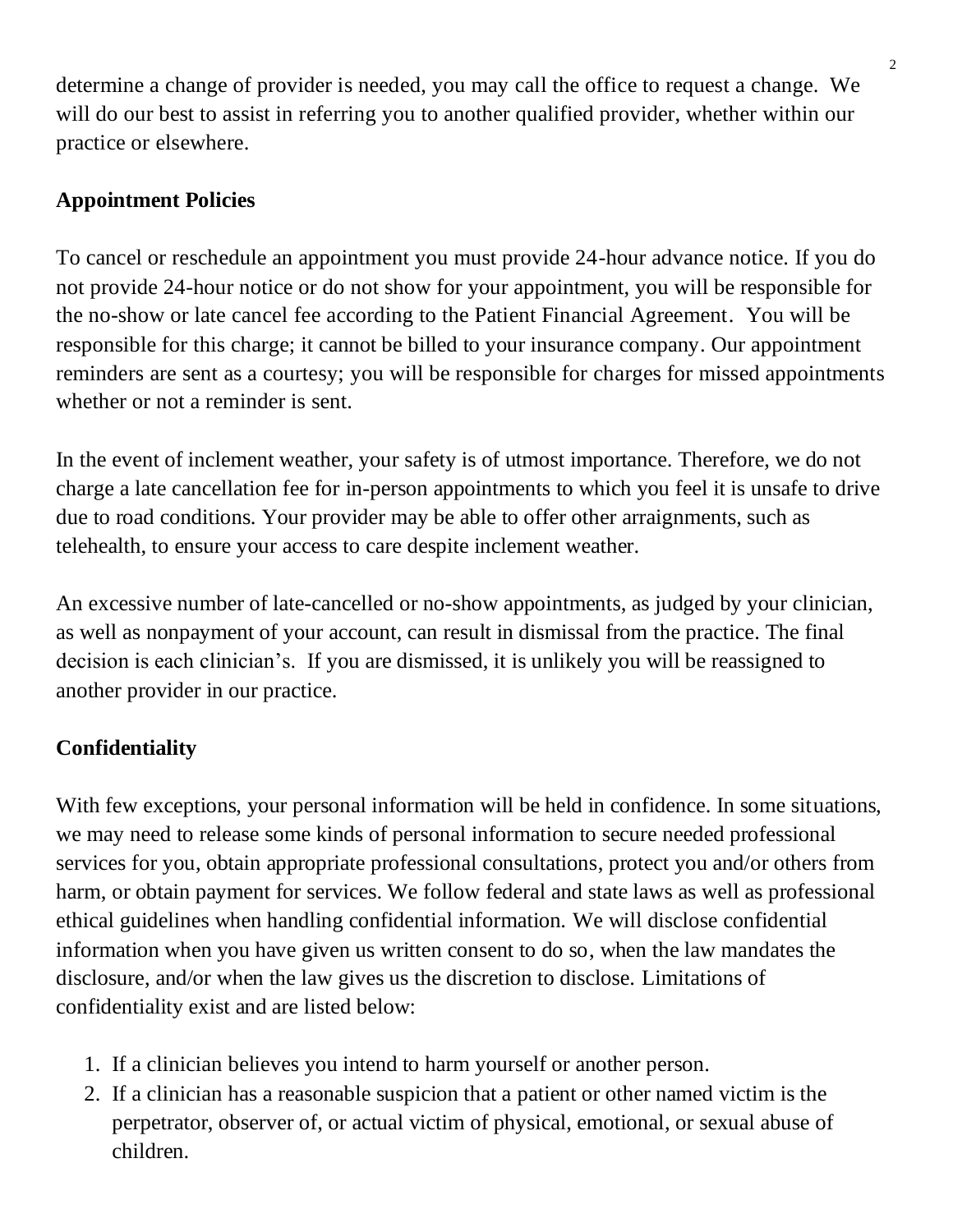3. If a clinician has reasonable suspicion that a child, elderly person, or disabled person is being or has been abused or neglected.

This summary of exceptions to confidentiality is intended to inform you about potential issues that could and it is important that we discuss any questions or concerns that you may have about these matters at our next meeting. Your clinician will be happy to discuss these issues with you and provide clarification when possible.

### **Emergencies**

If you find yourself in urgent need of an appointment, please call us to see when and how we may accommodate you. We will do our best to respond quickly to your needs, but please note that immediate appointments may not always be available.

If you have an unusual physical or emotional reaction to your medications or have suicidal or homicidal thoughts, please call the office to talk to your clinician or the clinician on call. After hours, you can reach the clinician on call through our general number (828-254-9494) and answering service.

## **Financial Policy**

If you have a health-insurance policy, it will usually provide some coverage for mental-health treatment. The Pisgah Institute will provide you with whatever assistance we can to help you receive the benefits to which you are entitled. However, you, not your insurance company, are responsible for full payment of fees. It is very important that you find out exactly what mentalhealth services your insurance policy covers. An estimate of the expected annual cost for treatment is available to you upon request.

You should also be aware that most insurance companies require that we provide them with your clinical diagnosis. Sometimes we have to provide additional clinical information, such as treatment plans, progress notes or summaries, or, in rare cases, copies of the entire record. This information will become part of the insurance company's files. Though all insurance companies claim to keep such information confidential, your clinician and this practice have no control over what they do with it once it is in their hands. In some cases, they may share the information with a national medical information databank. Your clinician will provide you with a copy of any records we disclose, if you request it.